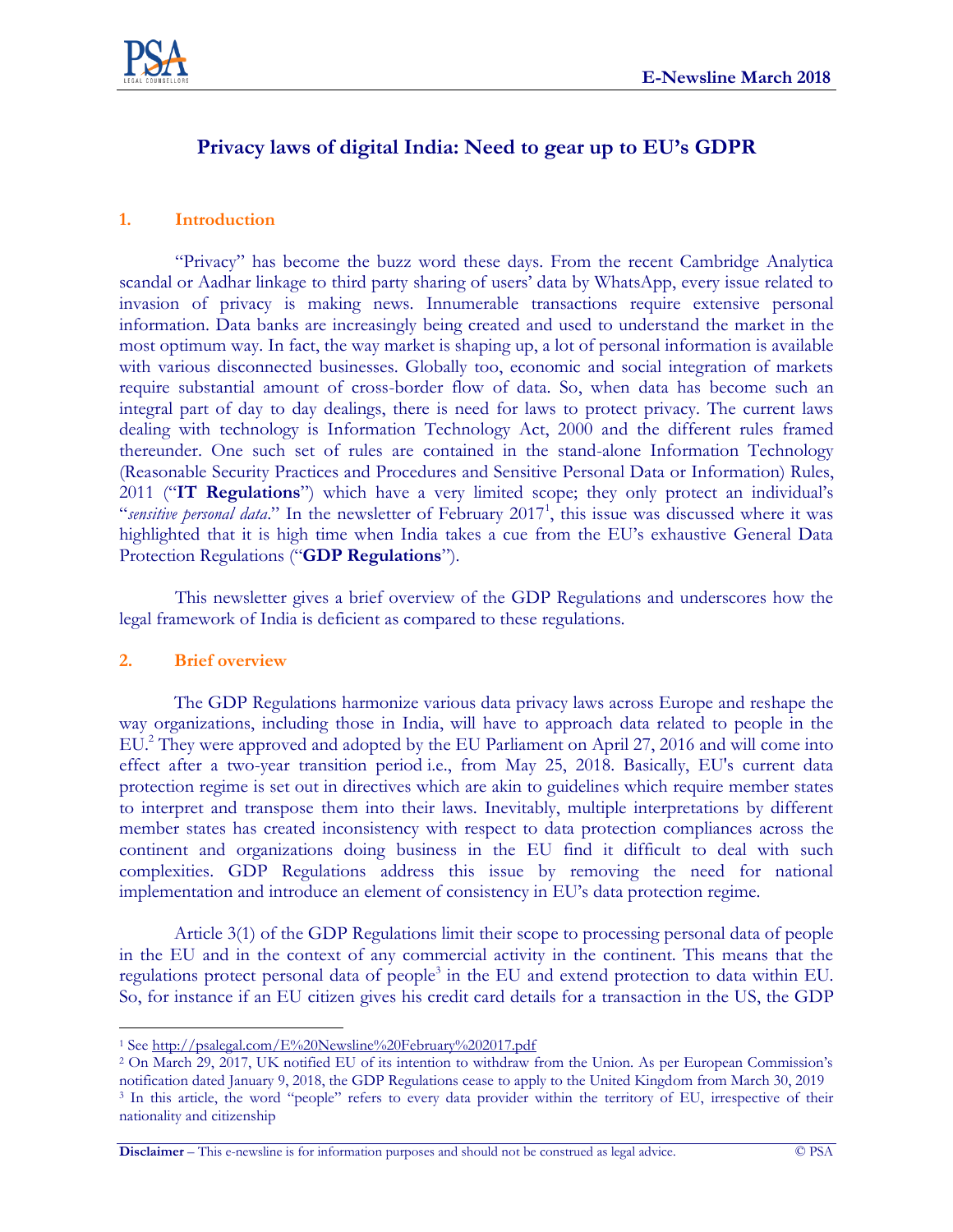

Regulations will not trigger. However, if a U.S citizen in the EU gives his credit card details for a transaction in the EU, then the company taking his information will have to ensure that the privacy of the details is maintained as per the GDP Regulations. In other words, in this instance the situs of the company assumes importance. The Regulations prescribe a heavy penalty of up to USD 2.4 million<sup>4</sup> or up to  $4\%$  of the total global annual turnover of the preceding financial year, whichever is higher for any breach of data privacy of EU citizens.

## **3. GDP Regulations vs. IT Regulations**

Both GDP and IT Regulations are supposed to safeguard data of people from misuse by the companies who collect or deal with such data. The former is a much better drafted piece of legislation. Some differences between the two regulations are discussed below.

#### **3.1 Definition of personal data and its ambit**

The Preamble to the GDP Regulations states that "…*the principles of, and rules on the protection of natural persons with regard to the processing of their personal data should, whatever their nationality or residence, respect their fundamental rights and freedoms, in particular their right to the protection of personal data*."

The GDP Regulations treat the right to protection of personal data as a fundamental right and, therefore, to safeguard this right in the most optimum manner, the definition of "personal data"<sup>5</sup> is kept quite vast. Almost every kind of information with which a person can be identified viz. name, national identification number, location, online identifiers (such as IP address, cookies, radio frequency, information on social media), identification tags etc. health records, sexual orientation, biometric<sup>6</sup> or genetic data,<sup>7</sup> bank details etc. is covered. Basically, the GDP Regulations do not protect a person's data which has no connection with some professional or commercial activity. In fact, Article 18 specifically excludes data processed in the course of a personal or household activity. However, there is some data which though not connected to professional or commercial activity, is still accorded protection under the GDP Regulations. Article 9 states that data relating to a person's racial or ethnic origin, political opinions, religious or philosophical beliefs, trade-union membership information, and data concerning sex life shall be treated as sensitive data.

On the other hand, under the IT Regulations, the definition of protected data does not have as wide a scope as the GDP Regulations, even though there are some similarities. The IT Regulations only protect "sensitive personal data" of a person in India. Section 7 defines sensitive personal data as information regarding password, financial information, physical, physiological and mental health condition, sexual orientation, medical records and history, biometric information or any other related information provided to a body corporate. This leaves Indians vulnerable since there is no legal protection against leakage of their data that is outside the purview of sensitive personal data. The Supreme Court has time and again stressed on the need for the state to protect privacy rights of people which must culminate into codified laws. Enactment of appropriate

**Disclaimer** – This e-newsline is for information purposes and should not be construed as legal advice. © PSA

 $\overline{a}$ 4 This is about INR 160 million, applying a rate of USD 1= INR 66

<sup>5</sup> Under Article 4 of the GDP Regulations

<sup>6</sup> As per Article 9 of the GDP Regulations, biometric data relates to personal data resulting from specific technical processing relating to the physical, physiological or behavioral characteristics of a person, which provide their unique identification such as facial images, retina map etc.

<sup>7</sup> Article 4 of the GDP Regulations define this a data related to inherited or acquired genetic characteristics of a person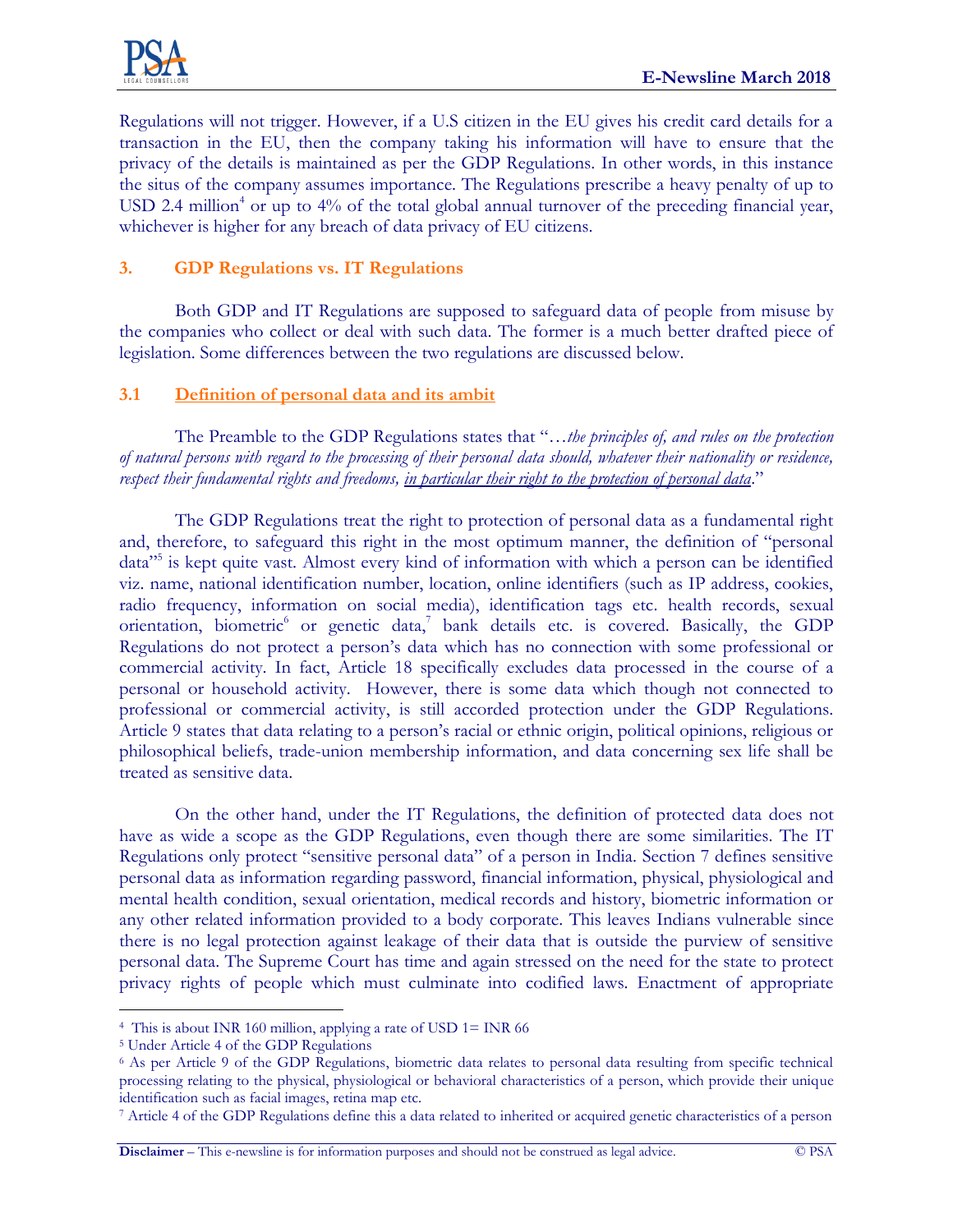

amendments to the law that caters to the evolving business methods will not happen overnight as the legislative process has to be followed. In short, the need for widening the scope of protected data cannot be ignored. In the context of e-transactions at least, consumers must be given an option to either allow the sellers to retain their information or direct them to erase it after every transaction.

# **3.2 Data subjects**

Under Article 30(5) of the GDP Regulations, the mandate of protecting the privacy of personal data of EU citizens is on every organization in the EU which has 250 or more employees. These also apply to organizations with less than 250 employees provided **(i)** the data controlling or processing<sup>8</sup> by companies with less than 250 employees is not occasional; or (ii) the processing may pose a risk to the rights and freedoms of data providers in the EU; or **(iii)** they process sensitive data or data relating to criminal convictions and offences. In India, there is no such employee headcount limit under the IT Regulations which are binding on every company which deals in sensitive personal data. The GDP Regulations do not explain the ambit of anticipated risk to data privacy rights or what would occasional processing mean. Further, there seems no logic behind categorizing the applicability based on employee head count. Putting a blanket obligation on an organization with 250 employees, but limiting the obligations when employees are below that figure and the organization collects personal data occasionally, appears to be unreasonable. Loss of personal data puts a person in a vulnerable position, be it by a company with 250 or 100 employees.

## **3.3 Extra territorial scope**

As per Article 3(1) the GDP Regulations, organizations outside the EU too are obligated to protect personal data of people in the EU. So, organizations in India too, who either control or process personal data of the EU people, will have to adhere with them. The legislative intent of GDP Regulations is to protect personal data of people in the EU irrespective of *their nationality or residence;* every person in the EU is protected. The IT Regulations do not have extra territorial scope. They only regulate companies in India who collect and process sensitive personal information of Indian citizens. They exclude foreigners living in India, which seems rather strange. Given the impetus on promoting medical tourism there is no reason why their medical records should not be protected. Similarly, an Indian e-wallet company could have data of Indian citizens as well as expats. Unless there is a legal mandate, companies will not come forward and execute contracts to impose obligations on them for protecting data of foreigners living in India. It is, therefore, essential to extend the same protection to all persons in India, regardless of nationality.

## **3.4 Pre-conditions for data processing**

 $\overline{a}$ 

Under rule 5, the IT Regulations mandate that the data subjects must know the reason and end purpose for such collection. However, once the data is collected the information providers do

<sup>8</sup> Basically, the regulations revolve around "controlling" and "processing" of personal data. As per Article 4 (2), data controlling refers to determining the purpose of processing data and data processing means any operation which is performed on personal data whether via automated means or otherwise. Article 4 (7) provides that activities like collection, recording, organizing, structuring, storage, adaptation, alteration, retrieval, consultation, use, disclosure by transmission, dissemination, alignment or combination, restriction, erasure or destruction can be categorized as data processing.

**Disclaimer** – This e-newsline is for information purposes and should not be construed as legal advice. © PSA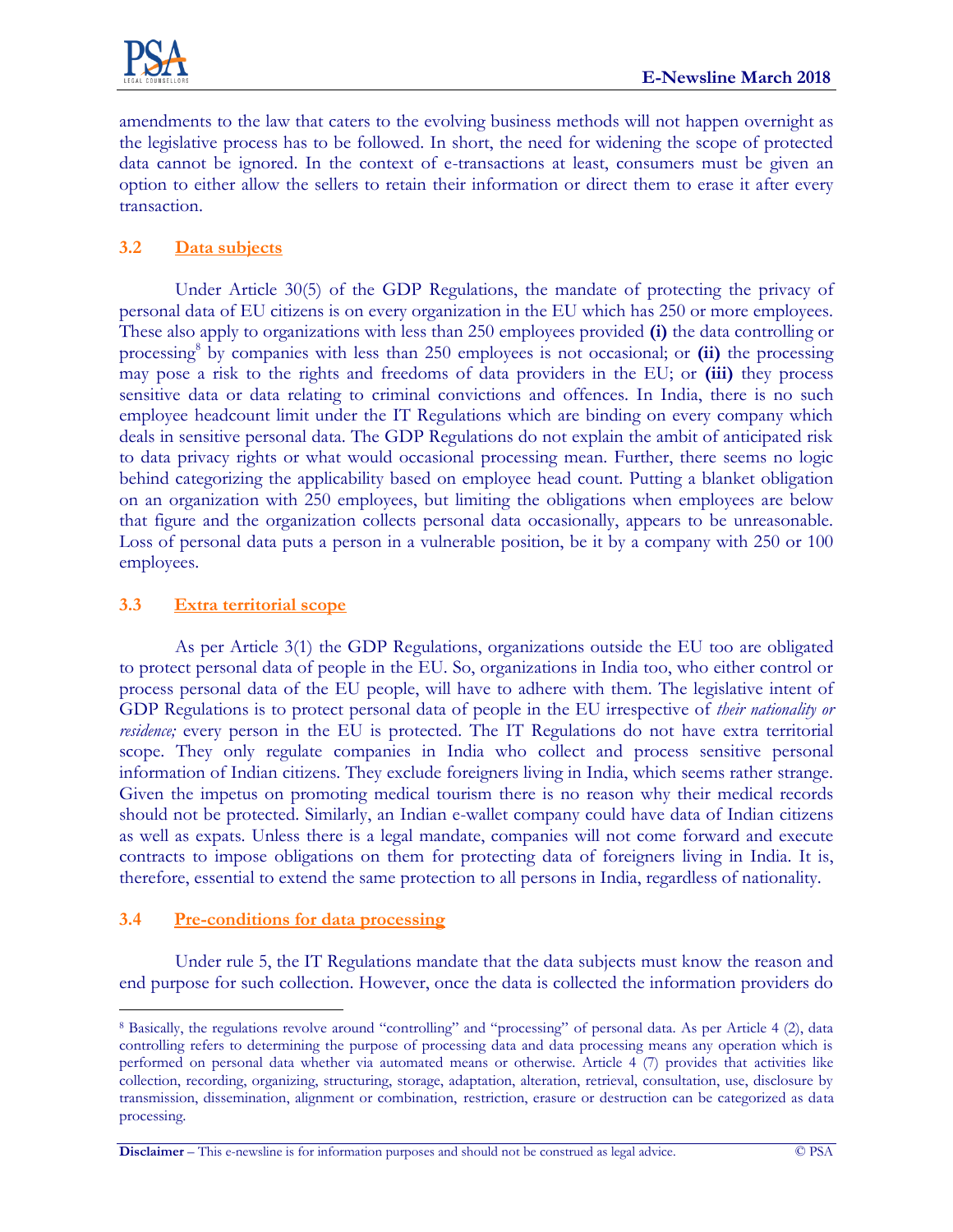

not know if the data can be used for any other purpose apart from the one informed to them. They also do not have any idea on the intended recipients of their data. The GDP Regulations treat "consent" in a more responsible manner and go a few steps ahead of the IT Regulations. These enlist principles for data collection under Article 5. These provide that at the time of taking consent, the data controller must provide its ID and contact details along with the identity of the data recipients or category of the recipients, the period for which the personal data will be stored and the criteria for determining that period and information on the right to lodge a complaint with a supervisory authority in case the information provider anticipates breach of their data privacy rights. So, the consent is sought for every stage; be it for collection, recipient's identity, purpose of collecting data, forwarding to other recipients etc.

## **3.5 Child's consent**

The IT Regulations having nothing specific with respect to seeking consent of children before collecting their data. In contrast, Article 30 the GDP Regulations mandate that consent from the holder of parental responsibility over the child is sought and reasonable efforts are made to verify that such holder has tendered consent on the child's behalf. But, the word "reasonable" is very subjective; and, the regulations do not explain what "reasonable efforts" would mean. It is left to the interpretation of data collectors and processors. This is a very tender issue and both the regulations need to address the issue in an effective manner.

## **3.6 Right to be forgotten**

Rule 5 of the IT Regulations gives an option to the information provider to withdraw consent for using his data. The company cannot, thereafter, use the information of such provider. So, right to give consent for usage of certain information comes with the right to withdraw such consent too. The GDP Regulations also provide for this. Additionally, Article 17 grants a right to the information provider to ask the controller to erase his data from the company's records without any undue delay. This ensures that the controller cannot retain the data any longer with it and rules out access to the same to any third party in the future. The information cannot even be used for any purpose, including studying behavioral characteristics of a data subject.

#### **4. Conclusion**

The GDP Regulations are global in their scope and applicability. These have been drafted to ensure that the people in the EU are able to exercise their right to protection of personal data in the best possible manner and without any fritters. However, it is yet to be seen whether it would be practical to really enforce these in letter and spirit. For instance, ensuring that every entity who does business in the EU shall, regardless of its location, be equipped to take well informed consent in a uniform manner from EU subjects before seeking their personal data seems impractical. The regulations require that every entity must ensure that "appropriate technical and organizational measures" are implemented to secure personal data of "data subjects in the EU" but no parameters are prescribed with respect to these "measures." So, open issues remain. For instance, who will verify if a company doing business in EU has adequate tools to seek consent of the information providers, whether the data is really erased when consent is withdrawn, how will the high quantum of penalty for data breach be imposed, especially on a small enterprise who does not have that kind of worth to bear it, how will that penalty be collected, what are going to be the